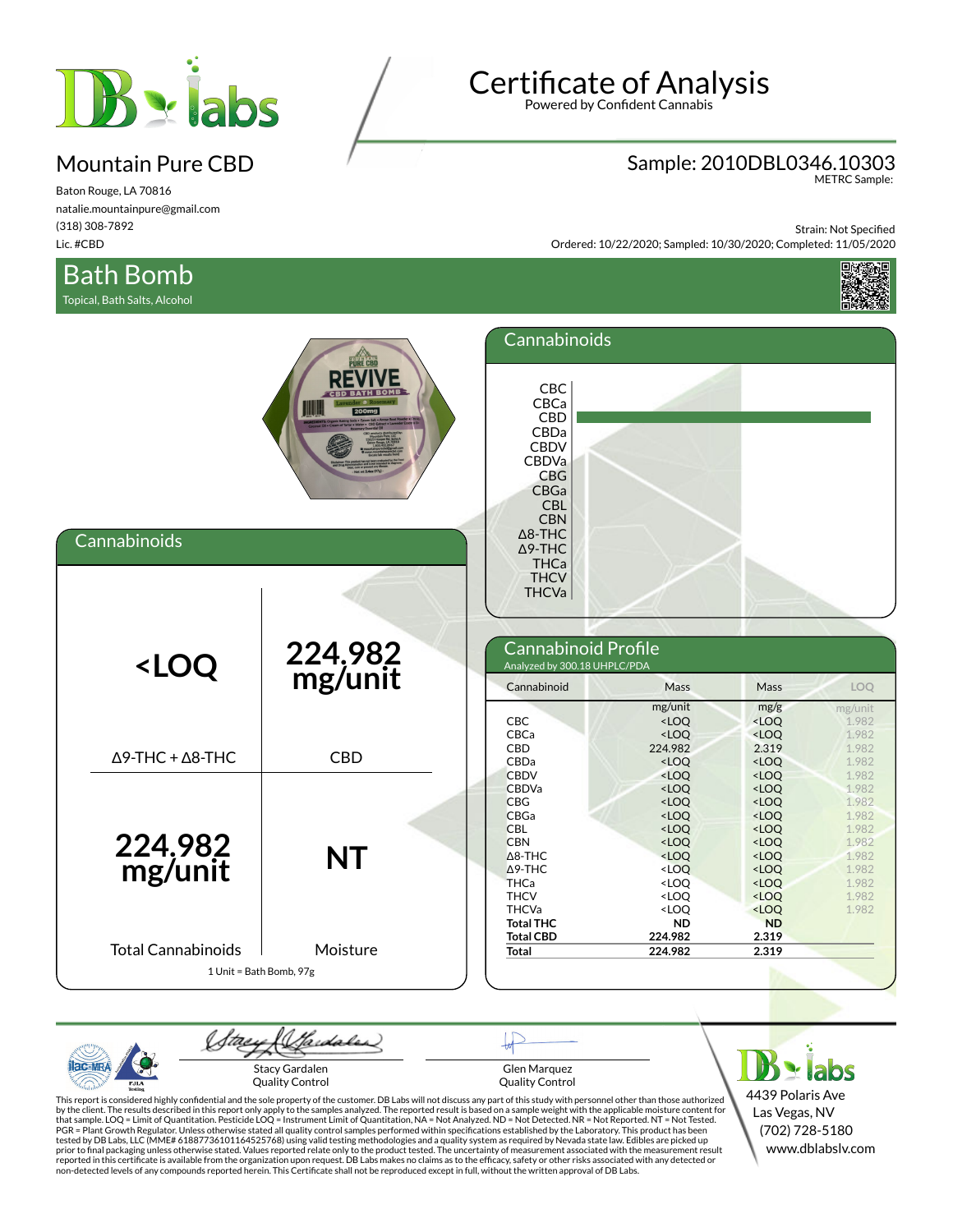

Baton Rouge, LA 70816 natalie.mountainpure@gmail.com (318) 308-7892 Lic. #CBD

# **Certificate of Analysis**

Powered by Confident Cannabis

## Sample: 2010DBL0346.10303 METRC Sample:

Strain: Not Specified

Ordered: 10/22/2020; Sampled: 10/30/2020; Completed: 11/05/2020



### Bath Bomb

Topical, Bath Salts, Alcohol

|                              | <b>Microbials</b><br>Analyzed by 300.1 Plating/QPCR                                                                                                                                                                                                                                                                                                                 |                                       |                        |                                                                   |               |                  | <b>Pass</b> |
|------------------------------|---------------------------------------------------------------------------------------------------------------------------------------------------------------------------------------------------------------------------------------------------------------------------------------------------------------------------------------------------------------------|---------------------------------------|------------------------|-------------------------------------------------------------------|---------------|------------------|-------------|
| <b>Quantitative Analysis</b> |                                                                                                                                                                                                                                                                                                                                                                     | LOQ                                   | Limit                  | Mass                                                              | <b>Status</b> |                  |             |
|                              |                                                                                                                                                                                                                                                                                                                                                                     | CFU/g                                 | CFU/g                  | CFU/g                                                             |               |                  |             |
| Aerobic Bacteria             |                                                                                                                                                                                                                                                                                                                                                                     | 10                                    | 100000                 | <loq< td=""><td>Pass</td><td></td><td></td></loq<>                | Pass          |                  |             |
|                              | Bile-Tolerant Gram-Negative Bacteria                                                                                                                                                                                                                                                                                                                                | 10                                    | 1000                   | <loq< td=""><td>Pass</td><td>· labs</td><td></td></loq<>          | Pass          | · labs           |             |
| Coliforms                    |                                                                                                                                                                                                                                                                                                                                                                     | 10                                    | 1000                   | <loq< td=""><td>Pass</td><td><b>APPROVEL</b></td><td></td></loq<> | Pass          | <b>APPROVEL</b>  |             |
| Yeast & Mold                 |                                                                                                                                                                                                                                                                                                                                                                     | 10                                    | 10000                  | <loq< td=""><td>Pass</td><td></td><td></td></loq<>                | Pass          |                  |             |
| <b>Qualitative Analysis</b>  |                                                                                                                                                                                                                                                                                                                                                                     | <b>Detected or Not Detected</b>       |                        |                                                                   | <b>Status</b> |                  |             |
|                              |                                                                                                                                                                                                                                                                                                                                                                     |                                       |                        |                                                                   |               |                  |             |
|                              |                                                                                                                                                                                                                                                                                                                                                                     |                                       |                        |                                                                   |               |                  |             |
|                              |                                                                                                                                                                                                                                                                                                                                                                     |                                       |                        |                                                                   |               |                  |             |
| <b>Foreign Matter</b>        |                                                                                                                                                                                                                                                                                                                                                                     |                                       |                        |                                                                   |               |                  | Pass        |
|                              |                                                                                                                                                                                                                                                                                                                                                                     |                                       |                        |                                                                   |               |                  |             |
|                              |                                                                                                                                                                                                                                                                                                                                                                     | $\mathbf{B}$ $\cdot$ labs<br>APPROVED |                        |                                                                   |               |                  |             |
|                              |                                                                                                                                                                                                                                                                                                                                                                     |                                       |                        |                                                                   |               |                  |             |
|                              |                                                                                                                                                                                                                                                                                                                                                                     |                                       |                        |                                                                   |               |                  |             |
|                              |                                                                                                                                                                                                                                                                                                                                                                     |                                       |                        |                                                                   |               |                  |             |
|                              |                                                                                                                                                                                                                                                                                                                                                                     |                                       |                        |                                                                   |               |                  |             |
| TNC = Too Numerous to Count  |                                                                                                                                                                                                                                                                                                                                                                     |                                       |                        |                                                                   |               |                  |             |
|                              |                                                                                                                                                                                                                                                                                                                                                                     |                                       |                        |                                                                   |               |                  |             |
|                              |                                                                                                                                                                                                                                                                                                                                                                     |                                       |                        |                                                                   |               |                  |             |
|                              | <b>Stacy Gardalen</b>                                                                                                                                                                                                                                                                                                                                               |                                       | Glen Marquez           |                                                                   |               |                  |             |
| <b>PJLA</b><br>Testing       | <b>Quality Control</b>                                                                                                                                                                                                                                                                                                                                              |                                       | <b>Quality Control</b> |                                                                   |               |                  |             |
|                              | This report is considered highly confidential and the sole property of the customer. DB Labs will not discuss any part of this study with personnel other than those authorized<br>by the client. The results described in this report only apply to the samples analyzed. The reported result is based on a sample weight with the applicable moisture content for |                                       |                        |                                                                   |               | 4439 Polaris Ave |             |
|                              | that sample. LOQ = Limit of Quantitation. Pesticide LOQ = Instrument Limit of Quantitation, NA = Not Analyzed. ND = Not Detected. NR = Not Reported. NT = Not Tested.                                                                                                                                                                                               |                                       |                        |                                                                   |               | Las Vegas, NV    |             |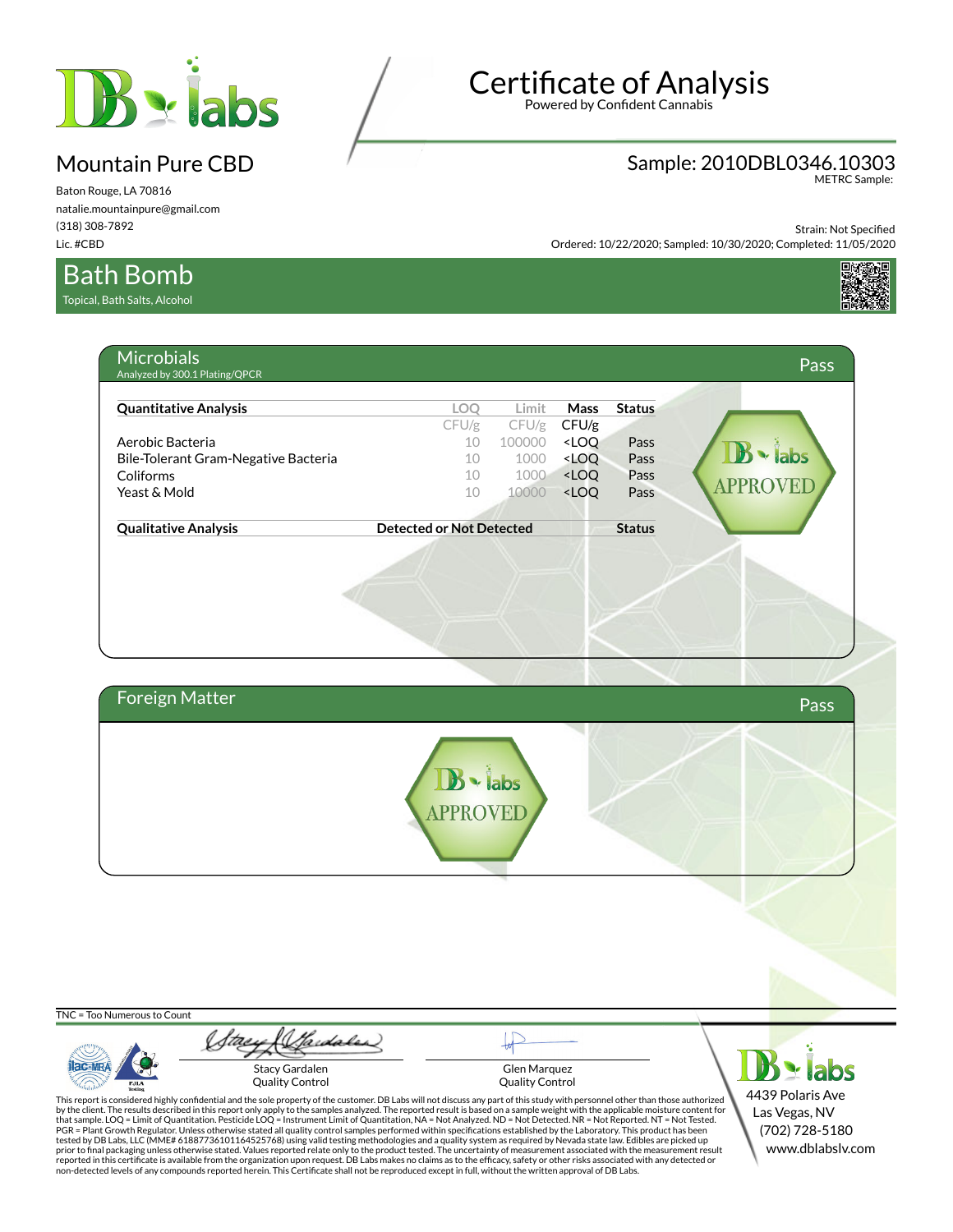

Baton Rouge, LA 70816 natalie.mountainpure@gmail.com (318) 308-7892 Lic. #CBD

### Bath Bomb

Topical, Bath Salts, Alcohol

# **Certificate of Analysis**

Powered by Confident Cannabis

## Sample: 2010DBL0346.10303 METRC Sample:

Strain: Not Specified

Ordered: 10/22/2020; Sampled: 10/30/2020; Completed: 11/05/2020



| Compound                       | <b>LOO</b> | Limit | Mass                                          | <b>Status</b> |               |
|--------------------------------|------------|-------|-----------------------------------------------|---------------|---------------|
|                                | PPB        | PPB   | PPB                                           |               |               |
| Abamectin                      | 10         | 200   | <loq< td=""><td>Pass</td><td></td></loq<>     | Pass          |               |
| Acequinocyl                    | 10         | 4000  | <loq< td=""><td>Pass</td><td>labs</td></loq<> | Pass          | labs          |
| <b>Bifenazate</b>              | 10         | 400   | <loq< td=""><td>Pass</td><td></td></loq<>     | Pass          |               |
| <b>Bifenthrin</b>              | 10         | 100   | $<$ LOO                                       | Pass          | <b>APPROV</b> |
| Cyfluthrin                     | 10         | 2000  | <loq< td=""><td>Pass</td><td></td></loq<>     | Pass          |               |
| Cypermethrin                   | 10         | 1000  | <loo< td=""><td>Pass</td><td></td></loo<>     | Pass          |               |
| Daminozide*                    | 10         | 800   | <loq< td=""><td>Pass</td><td></td></loq<>     | Pass          |               |
| Dimethomorph                   | 10         | 2000  | <loo< td=""><td>Pass</td><td></td></loo<>     | Pass          |               |
| Etoxazole                      | 10         | 400   | <loq< td=""><td>Pass</td><td></td></loq<>     | Pass          |               |
| Fenhexamid                     | 10         | 1000  | $<$ LOO                                       | Pass          |               |
| Flonicamid                     | 10         | 1000  | <loq< td=""><td>Pass</td><td></td></loq<>     | Pass          |               |
| Fludioxonil                    | 10         | 500   | $<$ LOO                                       | Pass          |               |
| Imidacloprid                   | 10         | 500   | <loq< td=""><td>Pass</td><td></td></loq<>     | Pass          |               |
| Myclobutanil                   | 10         | 400   | <loq< td=""><td>Pass</td><td></td></loq<>     | Pass          |               |
| Paclobutrazol*                 | 10         | 400   | <loq< td=""><td>Pass</td><td></td></loq<>     | Pass          |               |
| Piperonyl Butoxide             | 10         | 3000  | <loq< td=""><td>Pass</td><td></td></loq<>     | Pass          |               |
| <b>Plant Growth Regulators</b> | 10         | 50    | <loq< td=""><td>Pass</td><td></td></loq<>     | Pass          |               |
| Pyrethrins                     | 10         | 2000  | <loo< td=""><td>Pass</td><td></td></loo<>     | Pass          |               |
| Quintozene                     | 10         | 800   | <loo< td=""><td>Pass</td><td></td></loo<>     | Pass          |               |
| Spinetoram                     | 10         | 1000  | <loq< td=""><td>Pass</td><td></td></loq<>     | Pass          |               |
| Spinosad                       | 10         | 1000  | <loq< td=""><td>Pass</td><td></td></loq<>     | Pass          |               |
| Spirotetramat                  | 10         | 1000  | <loq< td=""><td>Pass</td><td></td></loq<>     | Pass          |               |
| Thiamethoxam                   | 10         | 400   | <loq< td=""><td>Pass</td><td></td></loq<>     | Pass          |               |
| Trifloxystrobin                | 10         | 1000  | <loq< td=""><td>Pass</td><td></td></loq<>     | Pass          |               |

 $AC-MR$ PJL/

(Sadales) Stacy Gardalen

Quality Control

Glen Marquez Quality Control

 $B \cdot$  labs 4439 Polaris Ave Las Vegas, NV (702) 728-5180 www.dblabslv.com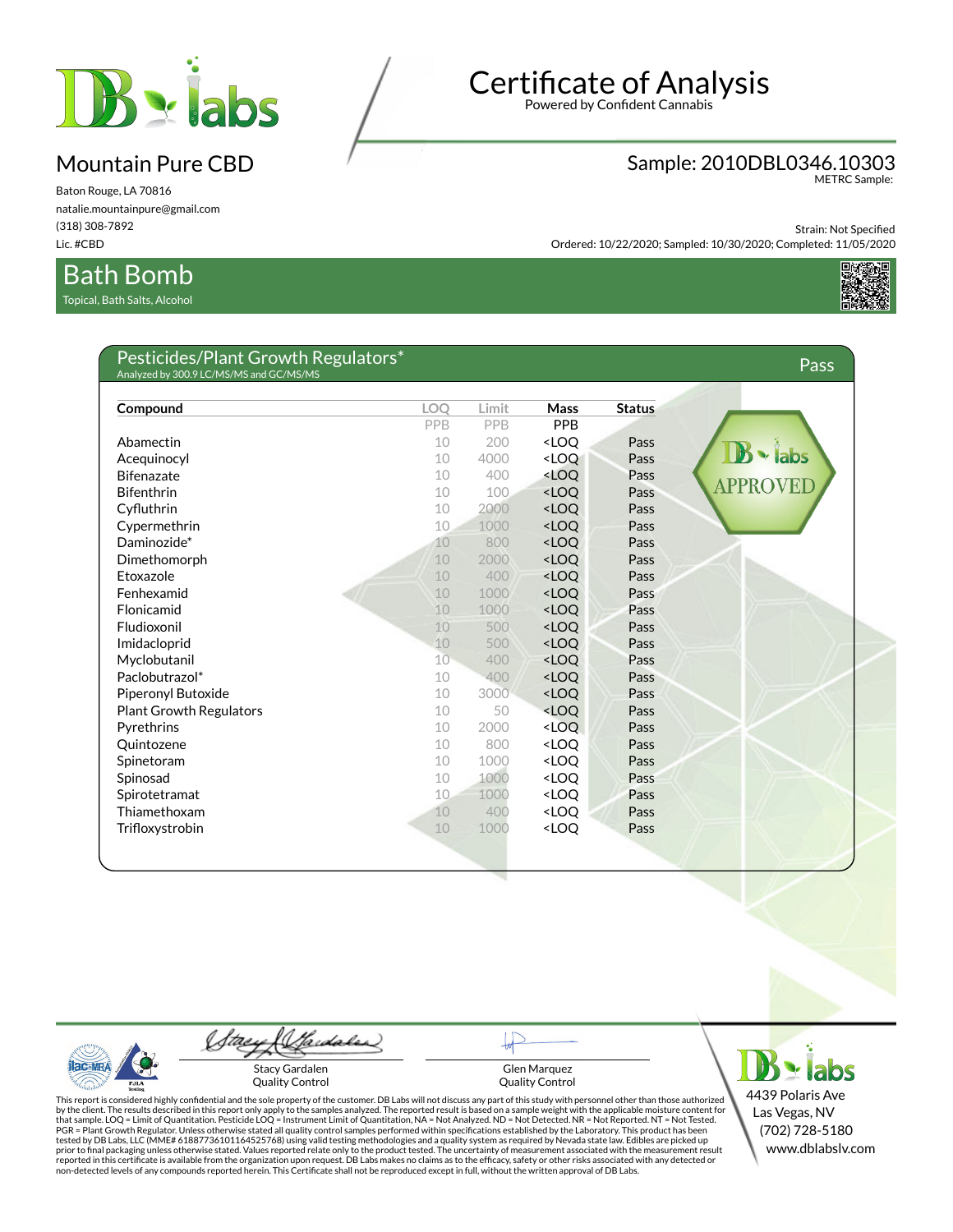

Baton Rouge, LA 70816 natalie.mountainpure@gmail.com (318) 308-7892 Lic. #CBD

### Bath Bomb

Topical, Bath Salts, Alcohol

# **Certificate of Analysis**

Powered by Confident Cannabis

## Sample: 2010DBL0346.10303 METRC Sample:

Strain: Not Specified

Ordered: 10/22/2020; Sampled: 10/30/2020; Completed: 11/05/2020



| Compound       | <b>LOO</b> | Limit      | <b>Mass</b>                                                                                                         | <b>Status</b> |                                            |
|----------------|------------|------------|---------------------------------------------------------------------------------------------------------------------|---------------|--------------------------------------------|
|                | <b>PPM</b> | <b>PPM</b> | <b>PPM</b>                                                                                                          |               |                                            |
| <b>Butanes</b> | 51         | 500        | <loq< td=""><td>Pass</td><td></td></loq<>                                                                           | Pass          |                                            |
| Ethanol        | 51         |            | <loq< td=""><td><b>Tested</b></td><td><math>\blacktriangleright</math> labs<br/><math>\mathbb{R}</math></td></loq<> | <b>Tested</b> | $\blacktriangleright$ labs<br>$\mathbb{R}$ |
| Heptane        | 51         | 500        | <loq< td=""><td>Pass</td><td></td></loq<>                                                                           | Pass          |                                            |
| Propane        | 51         | 500        | <loq< td=""><td>Pass</td><td><b>APPRO</b><br/>VEI</td></loq<>                                                       | Pass          | <b>APPRO</b><br>VEI                        |



(Sadales) Stacy Gardalen

Quality Control

Glen Marquez Quality Control

 $B \times$  labs 4439 Polaris Ave Las Vegas, NV (702) 728-5180 www.dblabslv.com